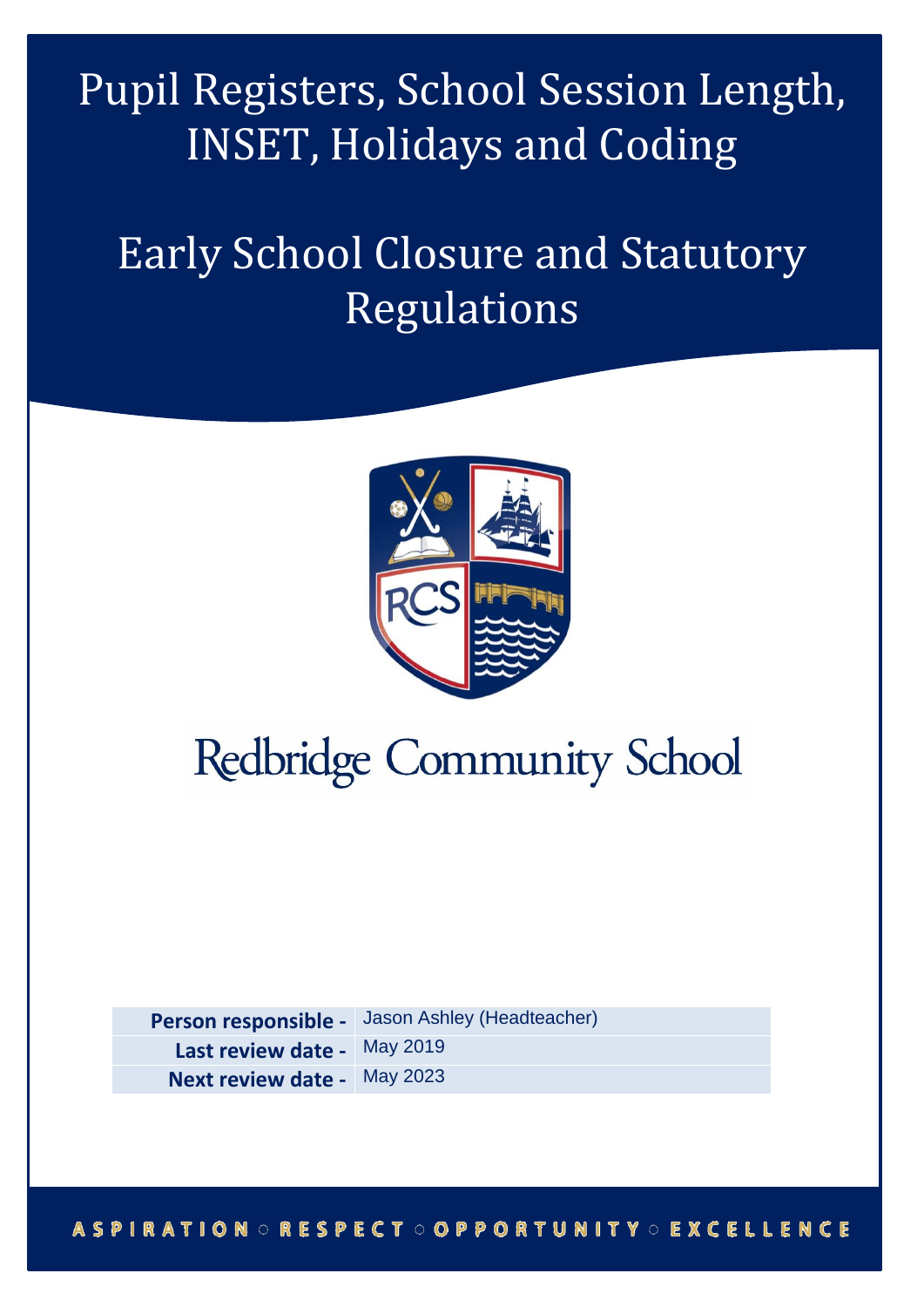| <b>Contents</b> |                                                   |        |  |  |
|-----------------|---------------------------------------------------|--------|--|--|
| 1.              | <b>School Attendance</b>                          | Page 3 |  |  |
| 2.              | The School Day                                    | Page 3 |  |  |
| 3.              | Lateness and Punctuality                          | Page 4 |  |  |
| 4.              | Edu-K8 Inclusion Unit                             | Page 4 |  |  |
| 5.              | School Holiday Patterns and School Holiday Length | Page 4 |  |  |
| 6.              | <b>INSET Days</b>                                 | Page 4 |  |  |
| 7.              | Early school closure and statutory regulations    | Page 6 |  |  |
| 8.              | School provision                                  | Page 6 |  |  |
| 9.              | School day                                        | Page 6 |  |  |
| 10.             | Partial school closure                            | Page 6 |  |  |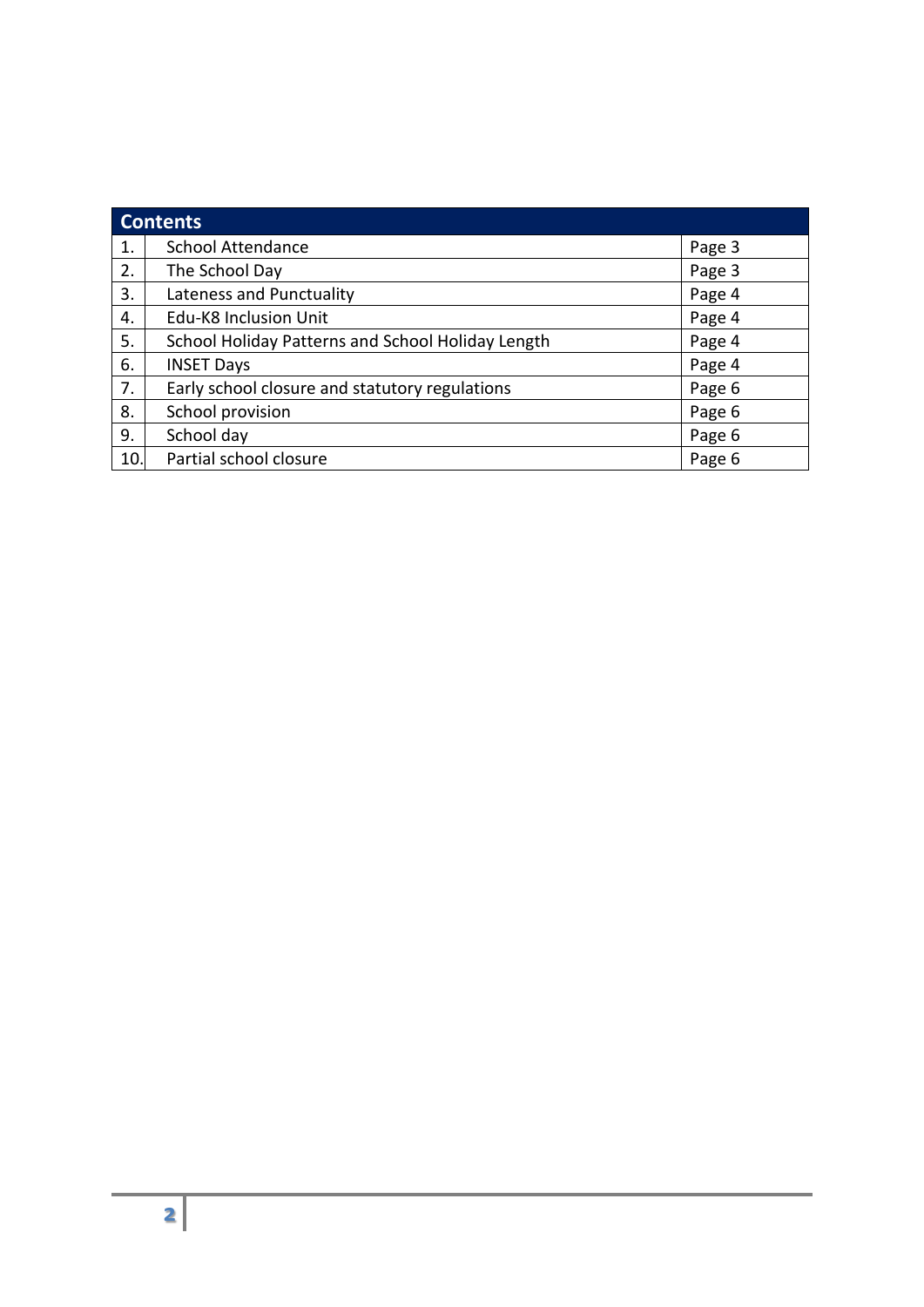# **School Attendance**

Central to raising standards in education and ensuring all pupils can fulfil their potential is an assumption so widely understood it is insufficiently stated.

*"Pupils need to attend school regularly to benefit from their education. Missing out on lessons leaves children vulnerable to falling behind. Poor attenders tend to achieve less in both primary and secondary school".*

> School Attendance Guidance for Maintained Schools, Academies, Independent Schools and Local Authorities. *Sept. 2018.*

# **The School Day at Redbridge Community School**

All schools are free to decide when their school day should start and end. There are no specific legal requirements about how long the school day should be. Governing bodies of all maintained schools in England are responsible for deciding when sessions should begin and end on each day. Governing bodies are also responsible for deciding the length of each lesson, the midday break and the afternoon session.

At Redbridge Community School, the school day is as follows:

| $0840 - 0900$ | <b>Tutor Time</b> | (0910 Tuesday and Thursday)           |
|---------------|-------------------|---------------------------------------|
| $0900 - 1000$ | Lesson 1          | (1005 Tuesday and Thursday)           |
| $1000 - 1100$ | Lesson 2          |                                       |
| $1100 - 1120$ | <b>Break</b>      |                                       |
| $1120 - 1220$ | Lesson 3          |                                       |
| $1220 - 1245$ | <b>Break</b>      |                                       |
| $1245 - 1345$ | Lesson 4          |                                       |
| $1345 - 1445$ | Lesson 5          |                                       |
| 1500 - 1545   | Enrichment        | (compulsory on a Tuesday for Year 11) |

The Redbridge Community School day compromises of 5, 1 hour lessons with two breaks at 1100 – 1120 and 1220 – 1245.

#### **Session Length**

The Education (school day and school year, England) Regulations 1999 require all maintained schools to open for 190 days and offer at least 380 sessions.

At Redbridge Community School, we define the school day as sessions:

| $0840 - 1100$ | Session 1 |
|---------------|-----------|
| $1120 - 1220$ | Session 2 |
| 1245 – 1445   | Session 3 |

When recording student attendance, 0840 – 0900 is when the first reporting register is taken. The second registration is taken at 1120 in 'Lesson 3' which straddles 1200.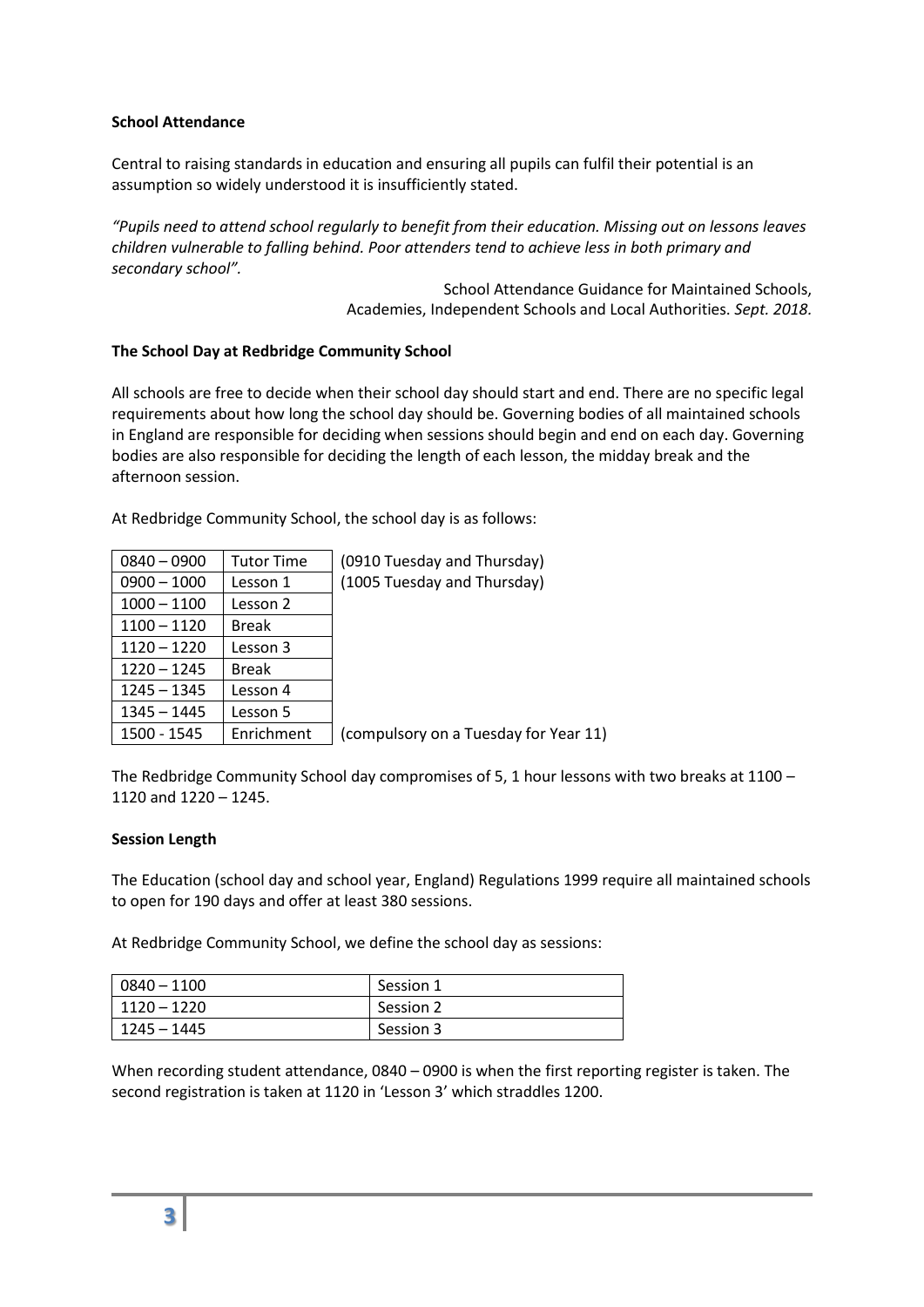### **Lateness and Punctuality**

Redbridge Community School believes regular attendance to school is essential for performing well academically and socially. As part of this, attending school on time and being ready to learn is central to this. The following sets out our approach to recording lateness.

| $0840 - 0900(0910)$ | Students receive a present code                                                  |
|---------------------|----------------------------------------------------------------------------------|
| 0900 – 1030         | Students are recorded late (L)                                                   |
| 1030 – 1100         | Students are signed in, but as the late register is closed a student receives an |
|                     | unauthorised absence (U) code                                                    |

This clarifies when each code should be used and is designed to keep our students safeguarded. For students who are defined as persistently absent (below 90%) and may be subject to prosecution, then the 'U' code for unauthorised will apply from 0900 in most cases.

# **Edu-K8 – Inclusion Unit**

Students in Edu-K8 follow a flexible curriculum that is designed to meet their needs which may not always be offered in a mainstream setting. Edu-K8 offers a flexible day and student timetables are reviewed termly, in consultation with parents and carers. Consequently, the school day in Edu-K8 will normally follow the structure of the school day for years 7-9, but in Year 10 and 11, this could involve a late start and a later finish. The Head of Edu-K8 will devise a curriculum and timetable that will be flexible in that it will meet the needs of our most challenging and vulnerable students. A professional judgement must always be used when constructing an individual timetable. If the timetable is flexible and has been agreed with parents/ carers, the following late rule will apply:

| $1000 - 1010$ | Present Mark (/) |
|---------------|------------------|
| $1010 - 1020$ | Late Mark (L)    |
| $1020 - 1030$ | Unauthorised (U) |

To ensure compliance, Edu-K8 will submit data on any reduced timetable to the Local Authority on a termly basis and records will be kept internally and this document will record a clear strategy, decision making processes and agreements within the relevant student file and CPOMS. Acting in the interests of the student must underpin all decision making and this should be evidenced accordingly.

# **School Holiday Patterns and School Holiday Length**

As a Local Authority, maintained community school Redbridge Community School will follow the term dates as agreed by Southampton City Council. This is following consultation with schools in all phases. This means the school will be open to students for the minimum of 38 weeks per year (190 days) and 195 for school staff, of which these 5 days are classed as INSET (In Service Training Days). The school, as part of its wider enrichment and extra-curricular programme, will be offered out of the school day and in school holidays. Whilst a register will be kept, they will not be used to substitute school published days (190).

# **INSET Days**

School INSET days are In Service Training Days that can be included at any time into the school's published year. The factors that include the decision making will be: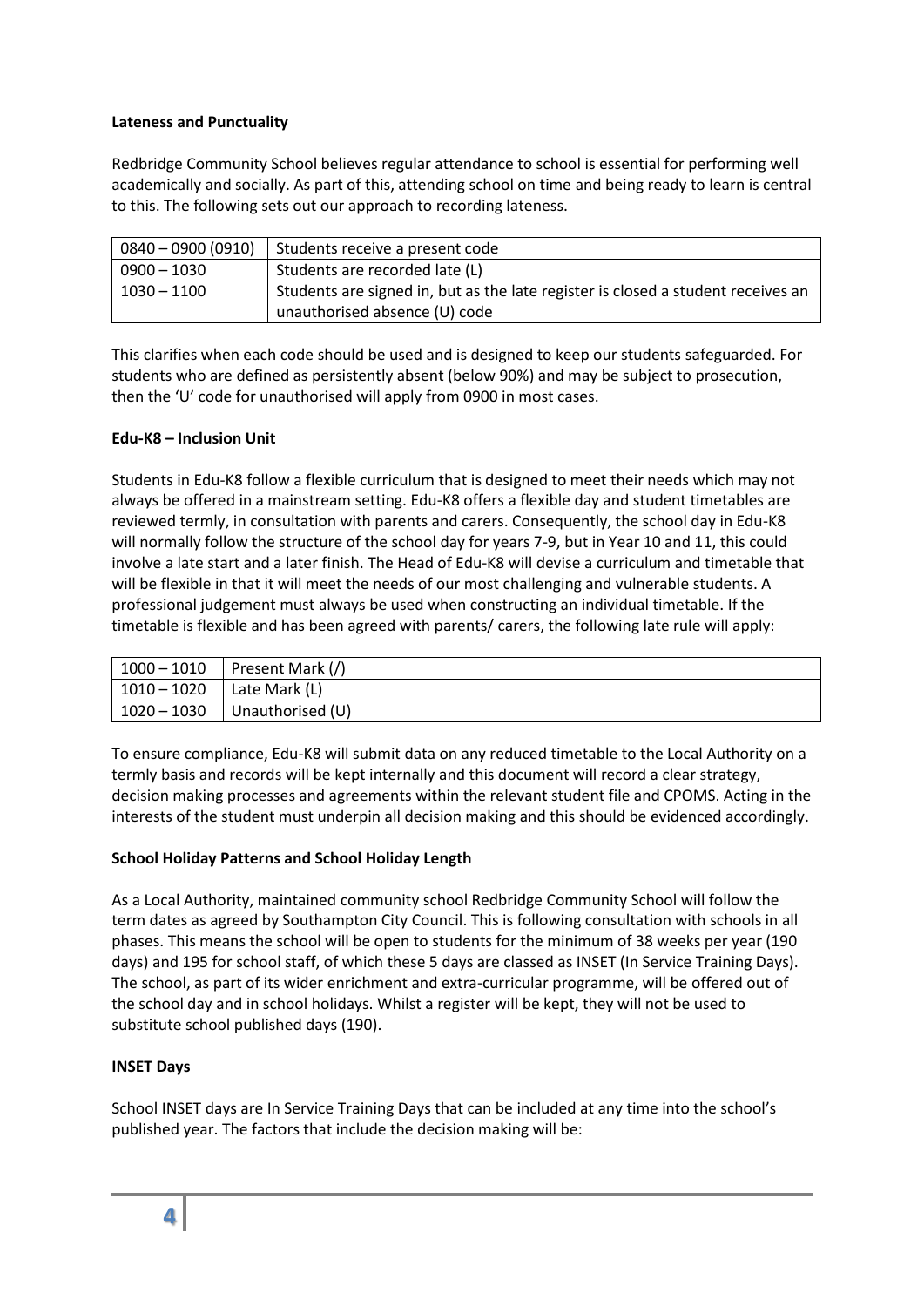- Appropriate times for staff training
- Consideration given to working parents or those who may have siblings in other schools
- Term time holidays

The INSET days will be agreed by the May half term for the next academic year and will be published to parents/ carers by Parent Mail and published on the school website. Text messages will also be sent prior to the INSET day.

There may be times when the school may use Twilight INSET as time in lieu for school years whereby the end of term are not conducive to improvement in school attendance. A Twilight session must be at least 2.5 hours long and two Twilights are equal to one whole school day (5 hours). Staff will be consulted on the use of Twilight sessions, timing and rationale in particular, and when the time in lieu is completed staff are not required to attend school even though the INSET day has been a published INSET day.

#### **Coding of Absence**:

With the exception of lateness, for which the school has defined within this document, the school will use the recommended coding for absence as published by Southampton City Council. The school regularly submits attendance, absences and coding for audit purposes to ensure that an accurate register of attendance is kept and is like with statutory guidance.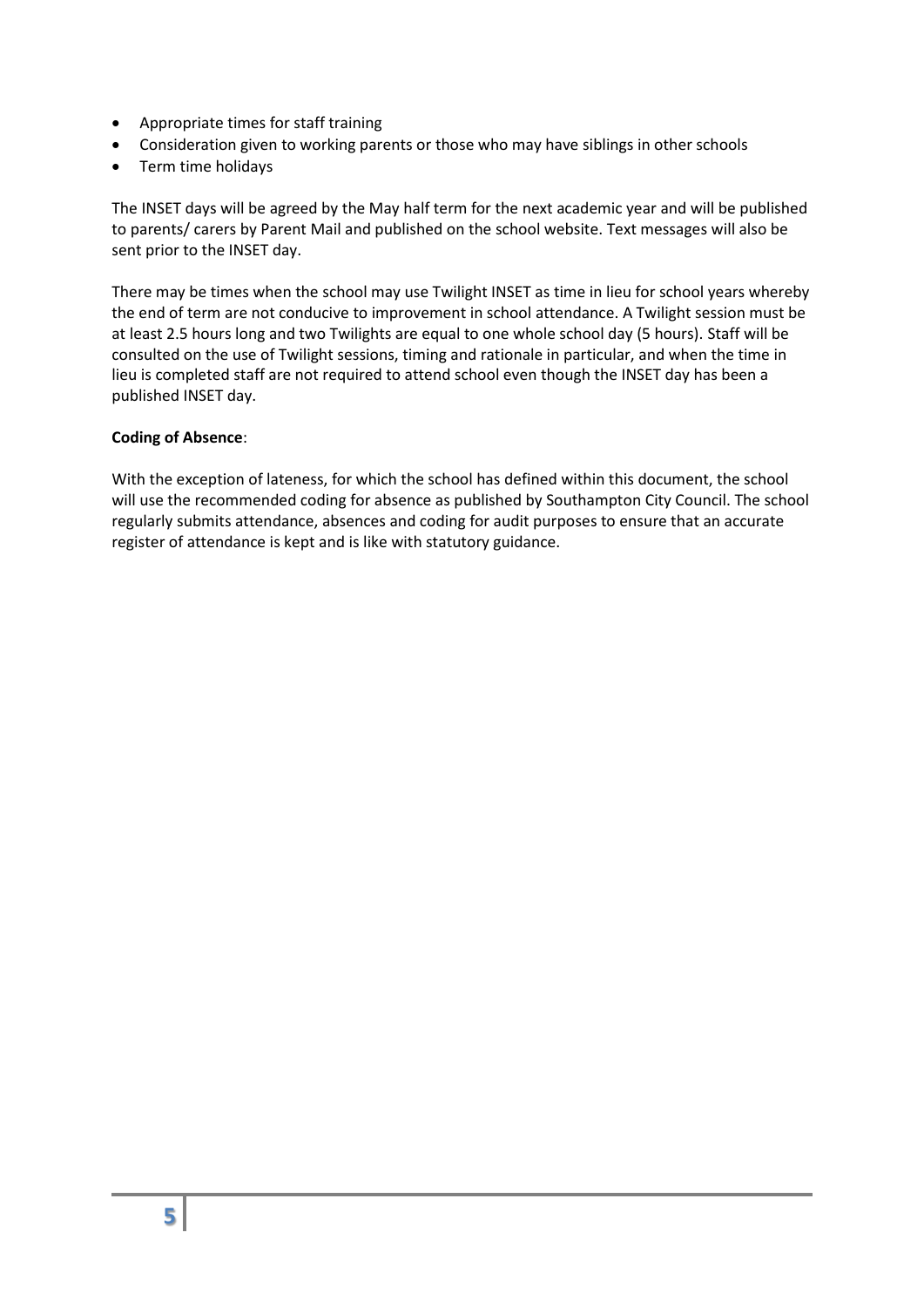# **Early School closure and statutory regulations**:

How Redbridge Community School meets it statutory obligations in offering a 190 days, 380 school sessions. Teachers are contracted to work 195 days, of which 5 days are INSET days which does not affect a student's statuary entitlement. Governing Bodies and head teachers are free to set these as and when they feel is most appropriate. It is important to note that these 5 days do not deny a student of an education as long as they are attending school for 190 days.

# **What the school offers as part of this provision**:

The statutory regulations state that a school must be open for learning for 190 days and offer 380 school sessions. The legislation states that morning and afternoon session must be split by a break and the school can define which break this as to define the two sessions.

# **At Redbridge Community School the total session (lesson) time is as follows**:

At its core the school offers 25 hours minimum learning per week which is 950 hours of classroom learning per year. Over 5 years this is 4750 hours of classroom learning.

In addition to this, Year 11 students are required to remain after school in a compulsory manner on a Tuesday enrichment for an additional 45 (+ 15 minutes break/ changeover) minutes totalling an additional 38 hours per year.

The school opens for October half term, February half term and Easter for additional learning and whilst this would be different for each student in total this is an additional 100 hours.

The school prides itself highly on after school subject clubs, activities, trips and activities to enrich and broaden a love of learning. Most clubs last for 45 minutes - 1 hour and if we assume that this takes place after school this is an additional 152 hours.

This does not include learning times for Year 7 camp, the Duke of Edinburgh Award expeditions or overseas visits.

Redbridge Community School does not offer "Target Setting" days or "Information and Guidance" days as these are unlawful.

In total, for a student who has started their life at Redbridge and leave in Year 11, they have a potential additional maximum learning time of 1,240 hours.

#### **Partial school closure**:

During the academic year the school only has three partial closures.

In September, students can come into school from 11am onwards following the school's openevening the previous night. As a responsible employer, this is a very late night and this time gives teachers and staff an opportunity to pack away from the night before and get rest before the next day.

Over the five years, this in total is a closure of two hours of lesson time per year, ten in total.